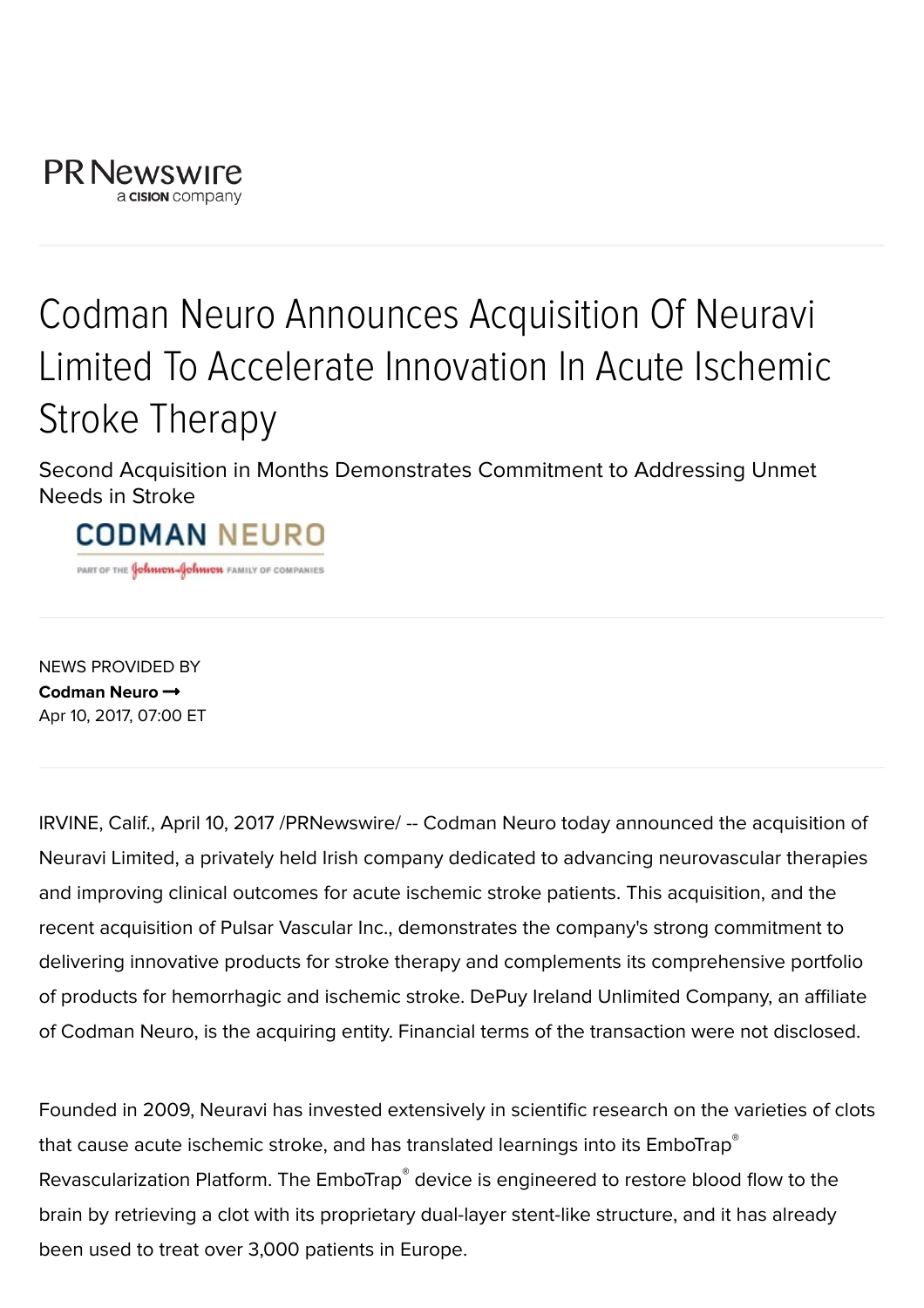

(PRNewsfoto/Codman Neuro)...

Globally, stroke is the second leading cause of death after the age of  $60^1$ , and ischemic strokes, caused by blockages in vessels supplying blood to the brain, account for 87% of all strokes. $^2$  According to the European Journal of Neurology, the number of stroke events in Europe is projected to rise from 1.1 million in 2000 to 1.5 million per year by 2025<sup>3</sup>, while the American Heart Foundation estimates someone dies of a stroke every 4 minutes. $^4$  In the U.S. alone, the economic burden of stroke is estimated at \$33 billion annually, including the cost of health care services, medications, and lost productivity.<sup>5</sup>

"Rapid restoration of flow is of utmost importance when treating stroke patients," said Shlomi Nachman, Company Group Chairman of Johnson & Johnson Medical Devices Cardiovascular & Specialty Solutions. "The EmboTrap<sup>®</sup> platform was designed to address this critical need and we are excited to combine Neuravi's expertise in clot research with Codman Neuro's global resources to accelerate innovation in acute ischemic stroke treatment."

The EmboTrap and EmboTrap II Revascularization Devices are commercially available in Europe and has been available in the U.S. for investigational use only under the ARISE II clinical trial, which will support a U.S. Food and Drug Administration (FDA) submission planned for later this year.

## About Codman Neuro

Codman Neuro is a global neurosurgery and neurovascular business that offers a broad portfolio of devices for hydrocephalus management, neuro intensive care and cranial surgery, as well as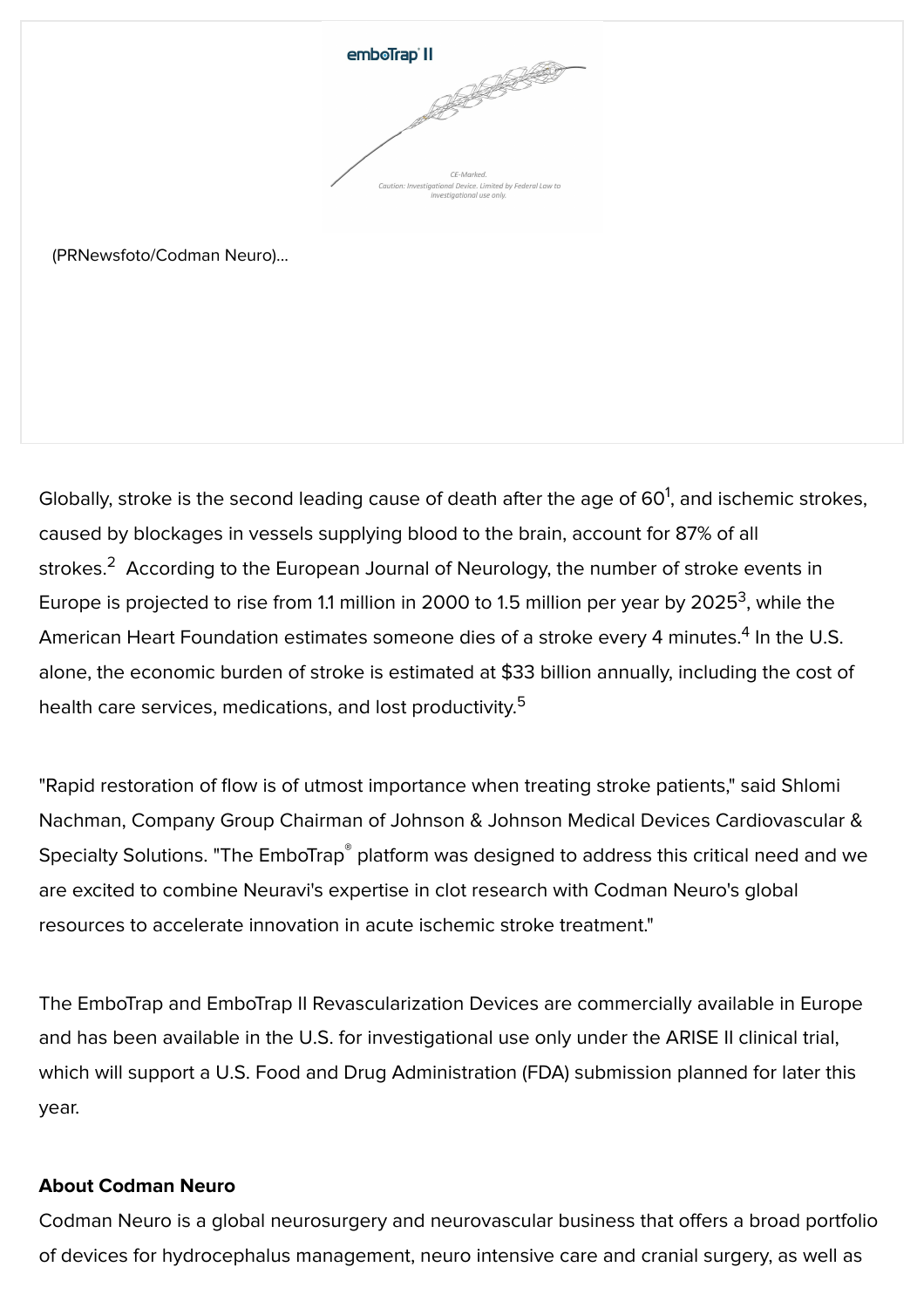aneurysm coils, vascular reconstruction devices and other technologies used in the endovascular treatment of cerebral aneurysms and stroke. Visit [www.codman.com](http://www.codman.com/) for more information.

## Cautions Concerning Forward-Looking Statements

This press release contains "forward-looking statements" as defined in the Private Securities Litigation Reform Act of 1995 regarding the acquisition of Neuravi Limited and anticipated market expansion of Neuravi Limited's technology and products. The reader is cautioned not to rely on these forward-looking statements. These statements are based on current expectations of future events. If underlying assumptions prove inaccurate or known or unknown risks or uncertainties materialize, actual results could vary materially from the expectations and projections of DePuy Ireland Unlimited Company and/or Johnson & Johnson. Risks and uncertainties include, but are not limited to: challenges related to integrating the products and employees of Neuravi Limited, as well as the ability to ensure continued performance or market growth of its products; the potential that the expected benefits and opportunities related to the transaction may not be realized or may take longer to realize than expected; challenges and uncertainties inherent in product research and development, including the uncertainty of obtaining regulatory approvals; challenges to patents; competition, including technological advances, new products and patents attained by competitors; changes to applicable laws and regulations, including global health care reforms; changes in behavior and spending patterns or financial distress of purchasers of health care products and services; product efficacy or safety concerns resulting in product recalls or regulatory action; manufacturing difficulties and delays; and trends toward health care cost containment. A further list and descriptions of these risks, uncertainties and other factors can be found in Johnson & Johnson's Annual Report on Form 10-K for the fiscal year ended January 1, 2017, including in the sections captioned "Cautionary Note Regarding Forward-Looking Statements" and "Item 1A. Risk Factors," and the company's subsequent filings with the Securities and Exchange Commission. Copies of these filings are available online at [www.sec.gov,](http://www.sec.gov/) [www.jnj.com](http://www.jnj.com/) or on request from Johnson & Johnson. Neither DePuy Ireland Unlimited Company nor Johnson & Johnson undertakes to update any forward-looking statement as a result of new information or future events or developments.

<sup>1</sup> World Heart Federation <http://www.world-heart-federation.org/cardiovascular-health/stroke/> <sup>2</sup> Stroke Facts, Centers For Disease Control and Infection <https://www.cdc.gov/stroke/facts.htm>  $^3$  Truelsen T, Piechowski-Jozwiak B, Bonita R et al. Stroke incidence and prevalence in Europe: a review of available data. European Journal of Neurology, 2006, 13: 581–598